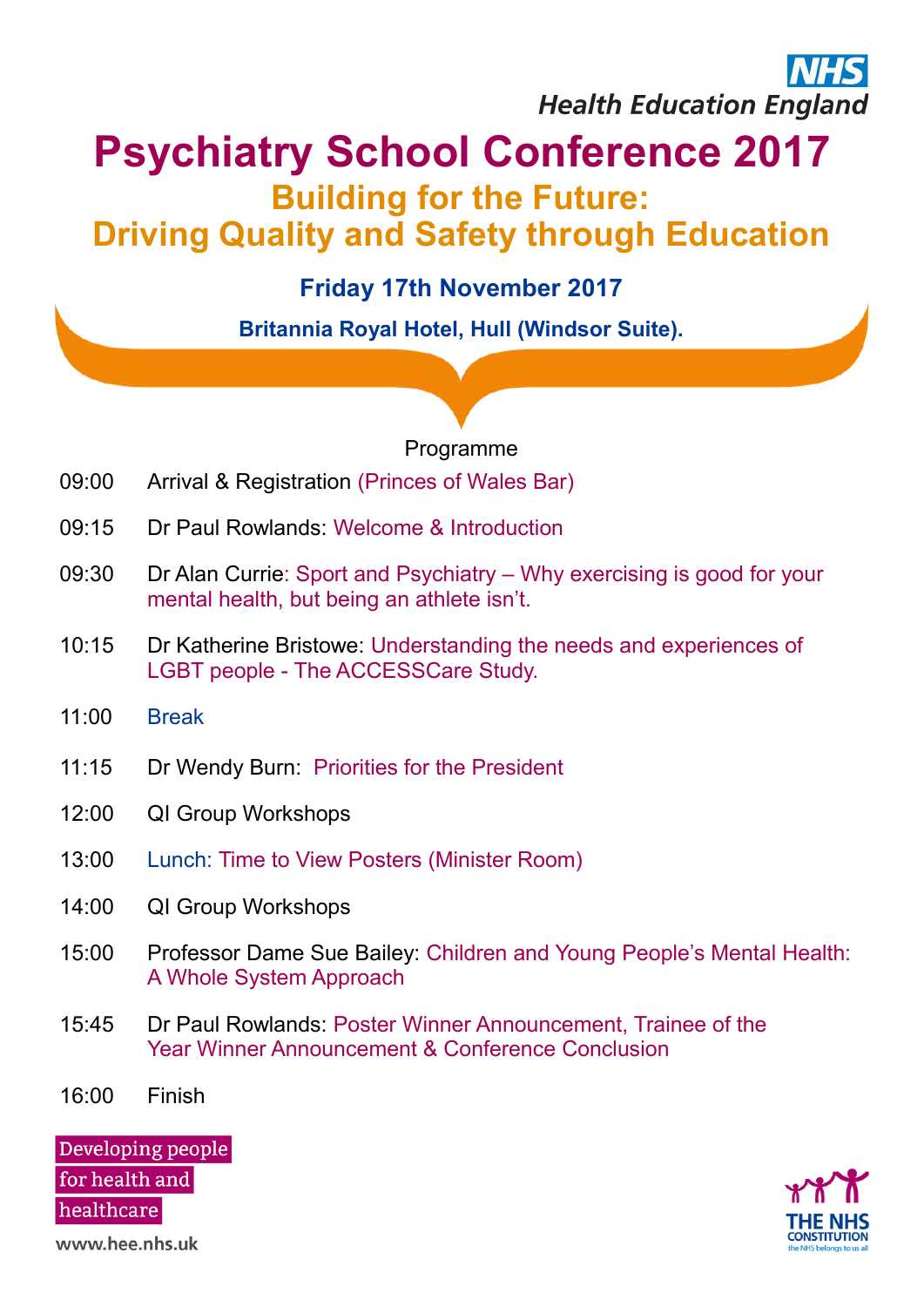## **Health Education England Psychiatry School Conference 2017**

#### **Workshop Sessions:**

#### **Morning Session: 12:00-13:00**

- 1. Supporting Junior Doctors: Dr Liz Cashman
- 2. 136 Research: Dr Alex Pavlovic, Dr Bushra Azam, Dr Kathy Finnigan
- 3. Leadership Fellows: Dr Nick Long + more TBC
- 4. Differential attainment what's it about?: Dr Peter Bowie
- 5. Single Point of Access (SPOA): Dr Kelsey Fletcher

#### **Afternoon Sessions: 14:00-15:00**

1. Supported and Valued: Dr Soumaya Nasser El Din, Dr Ben Alderson & Dr Charlotte Blewitt

- 2: Key to successful Case presentations : Dr Saurabh Saxena
- 3. Bitesize Teaching: Dr Ryan Dias & Dr Robert Bartram
- 4. Mental Capacity Act Guidelines: Dr Sarah Jones & Dr Bushra Azam
- 5. Book club with medical students: Dr Nicola Combs
- 6. Ready and Psyched: Dr Lewys Morgan & Dr Reem Abed

Developing people for health and healthcare www.hee.nhs.uk

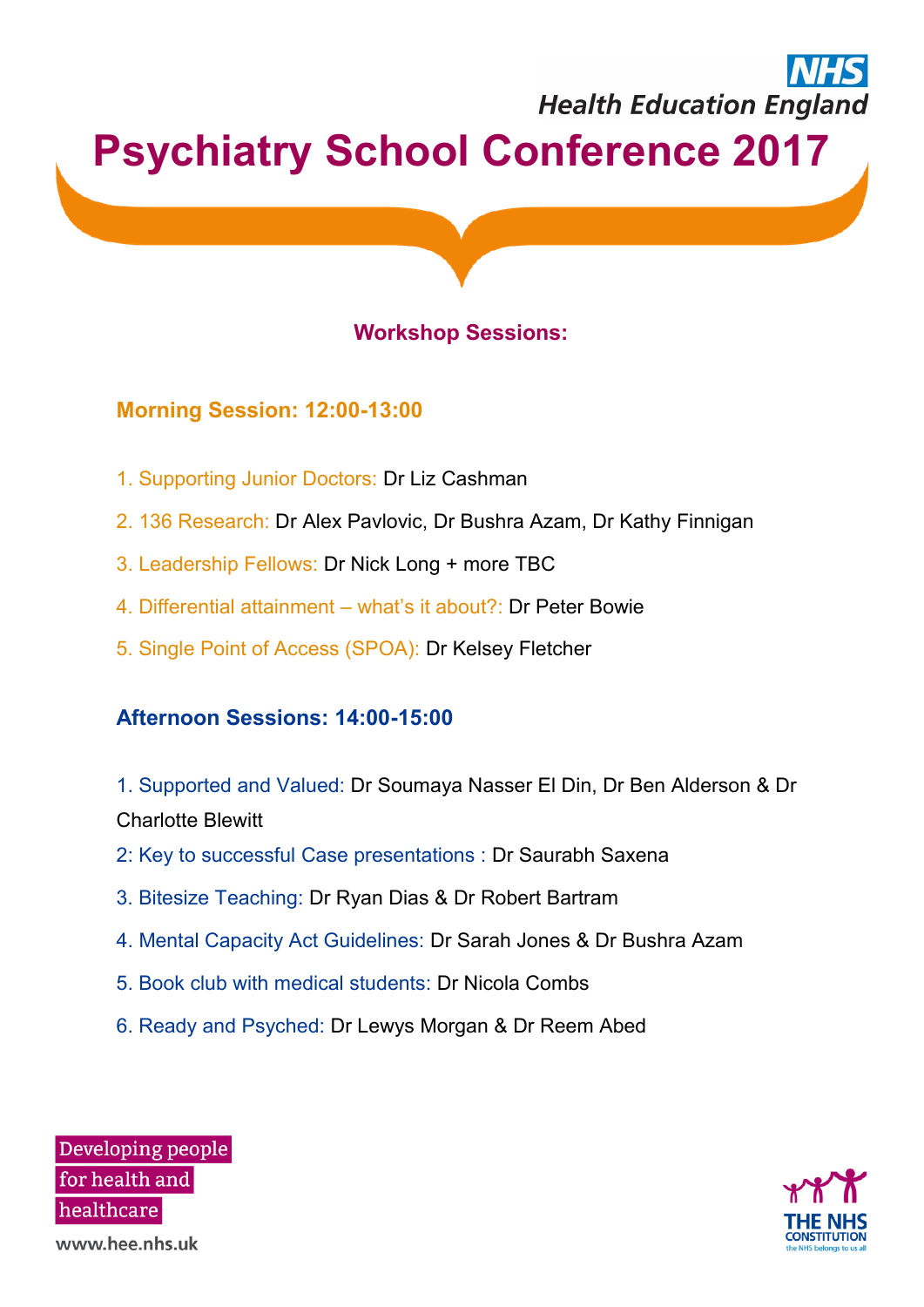### **Psychiatry School Conference 2017 Our Speakers**

#### **Alan Currie - Consultant Psychiatrist MB ChB, MPhil, FRCPsych**

Dr Currie is a Consultant Psychiatrist in the Regional Affective Disorders Service, a lecturer at Newcastle University and a visiting professor at the University of Sunderland in the Department of Sport and Exercise Science.



His research interests include eating disorders, recovery, social inclusion, mood disorders and movement disorders and he has published in all these areas including co-editing and authoring several chapters in Social Inclusion and Mental Health (2010). He has published on a range of sports psychiatry topics including editing an

award winning handbook of Sports Psychiatry for clinicians and overseeing the 2007 UK Sport guidelines on eating disorders.

He is an active member and fellow of the Royal College of Psychiatrists. For 4 years he sat on the executive of the General & Community faculty and in the last 5 years he has organised 5 symposia on sports psychiatry topics at the Royal College of Psychiatrists International Congress.

He is chair of the Royal College of Psychiatrists Sports and Exercise Psychiatry Special Interest Group and a board member of the International Society for Sport Psychiatry (ISSP). Over a 20-year period he has acted as a consultant to a number of national sports organisations and supported them in developing practice guidelines and educational materials.



#### **Dr Katherine Bristowe - Research Associate at King's College London**

Katherine Bristowe is a post-doctoral research fellow at the Cicely Saunders Institute, King's College London. Her background is in health communication and health services research, and she has worked in palliative care research since 2010. Katherine is a mixed methodologist with extensive experience of research, in the context of long-term conditions and life-limiting illness, in community and hospital settings.

She regularly teaches on research methods, particularly qualitative

approaches to research and questionnaire design, as well as communication in healthcare. Katherine has a particular interest in widening access to health care and palliative care for LGBT (lesbian, gay, bisexual and/or trans) people.